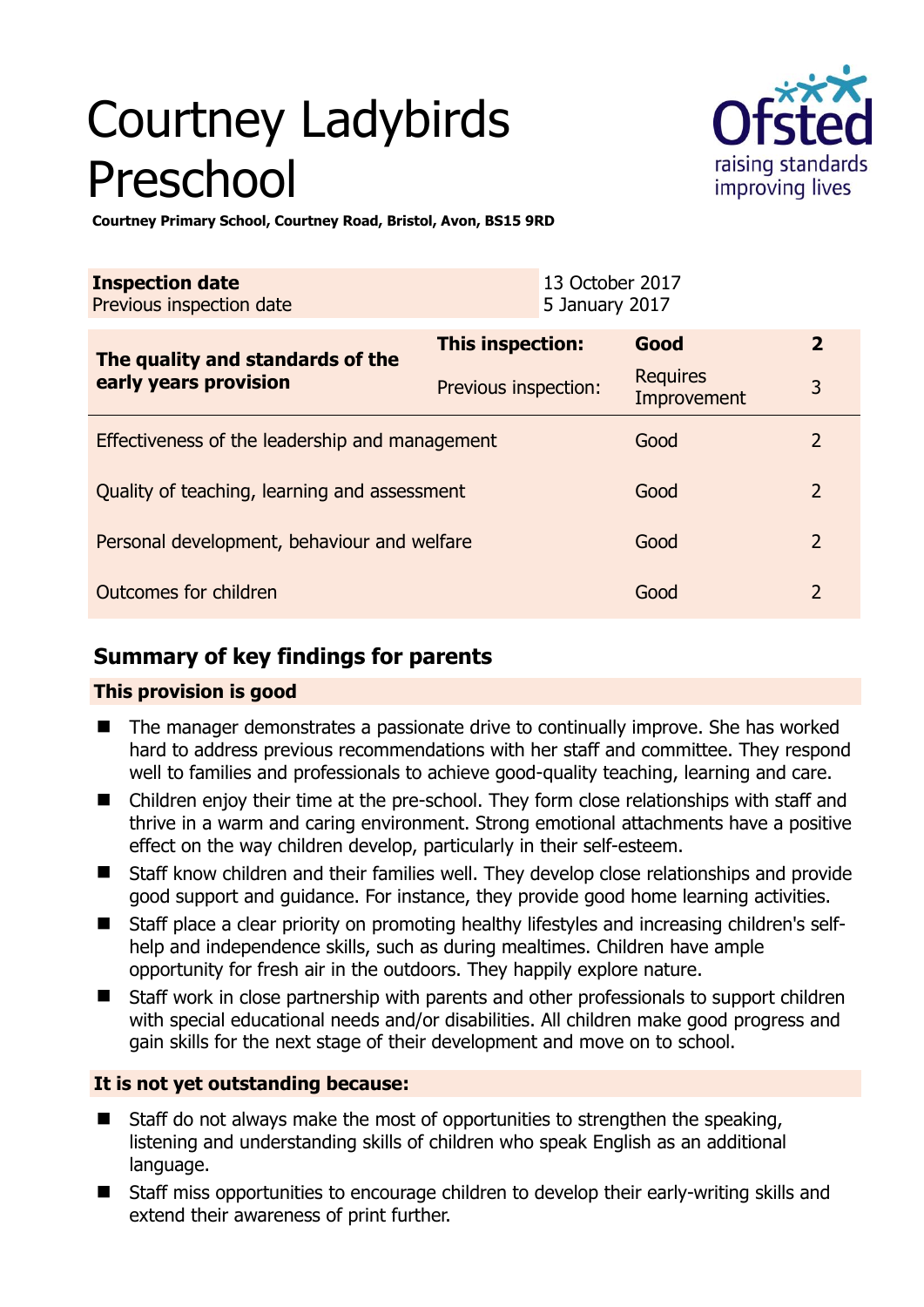## **What the setting needs to do to improve further**

#### **To further improve the quality of the early years provision the provider should:**

- enhance the speaking, listening and understanding skills of children who speak English as an additional language further and raise staff's and parents' awareness of the importance of maintaining and developing children's use of their home languages, alongside English
- $\blacksquare$  extend the opportunities for all children to practise their early writing skills further.

#### **Inspection activities**

- The inspector observed the quality of teaching during activities indoors and outdoors and assessed the impact this has on children's learning.
- $\blacksquare$  The inspector carried out a joint observation with the manager.
- The inspector took account of the views of parents spoken to on the day of the inspection and through written feedback.
- The inspector held a meeting with the manager and chair of the committee. The inspector looked at relevant documentation and evidence of the suitability of staff.
- The inspector spoke with staff and children at the pre-school during the inspection.

#### **Inspector**

Julie Bright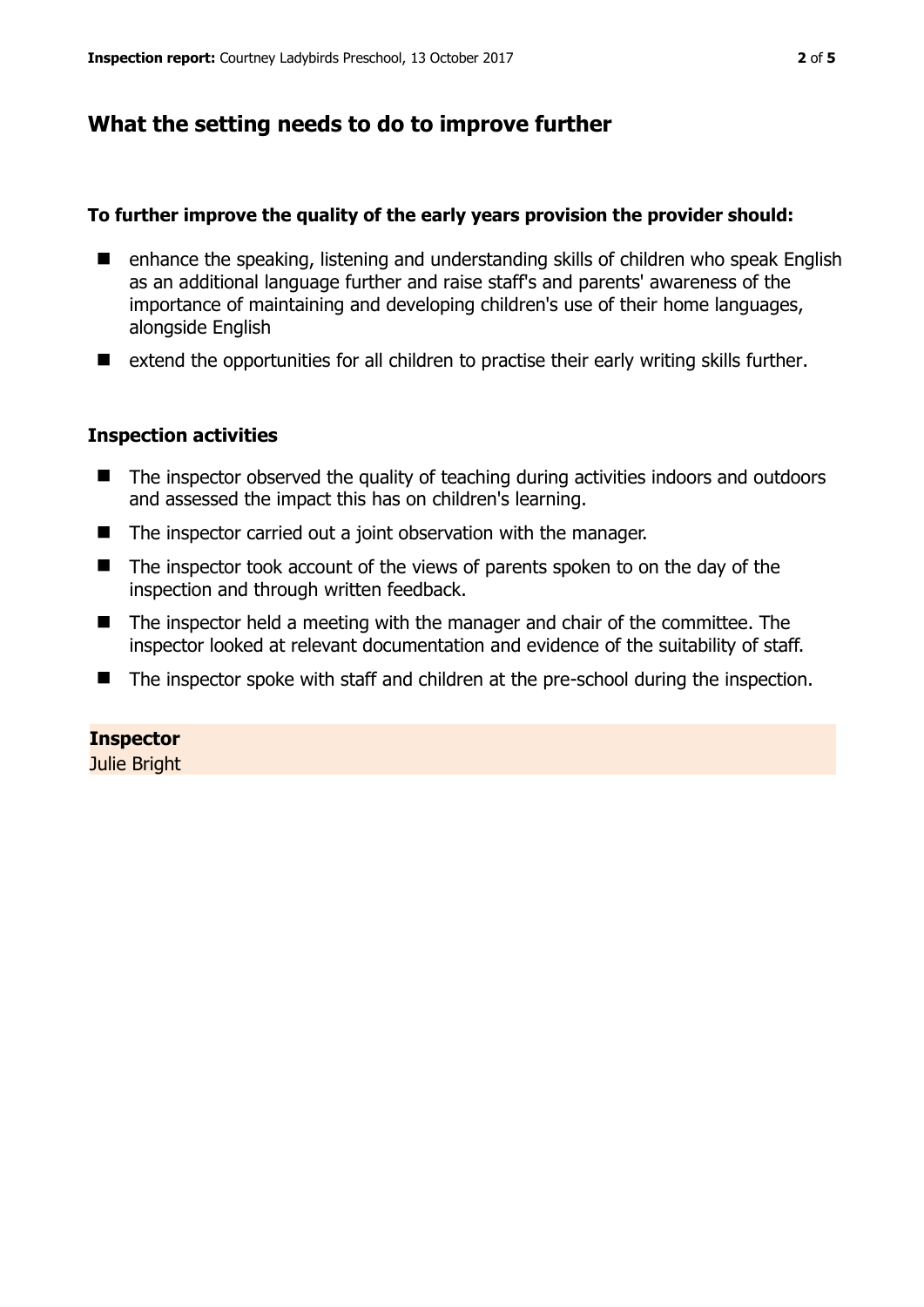## **Inspection findings**

#### **Effectiveness of the leadership and management is good**

Safeguarding is effective. All staff and committee members are trained in child protection and wider safeguarding issues. They are confident about the procedure to follow if they have a concern. The manager and staff attend regular training to remain up to date. Fire and emergency evacuation procedures are regularly practised. The manager evaluates the pre-school well. She identifies further improvements such as, sign language training for all staff to support children's communication skills even further. The manager monitors children's overall development well and identifies where children, or groups of children, may need additional support. She successfully identifies relevant training to support the closing of any potential gaps in learning. Staff benefit greatly from a highly effective programme of training and development which positively impacts on children's learning. Parents feel valued and speak highly of the staff team.

#### **Quality of teaching, learning and assessment is good**

Staff plan effectively to meet children's interests and to offer challenge in their learning. Children's choice and independence is promoted well. For example, they confidently move around the setting and enjoy easy access to a wide variety of developmentally appropriate resources indoors and outside. Staff provide a range of opportunities for children to explore counting, identify numbers and match colours and shapes. For example, when constructing a track for different sized and coloured trains. Staff support children's communication skills well overall. For instance, they carefully phrase open questions to help build children's vocabulary and evaluate their understanding. Key persons are successful in working with parents to establish what children already know and can do before they start in the pre-school, for instance through home visits.

#### **Personal development, behaviour and welfare are good**

Staff use opportunities well to develop children's awareness of their own health through everyday activities. Children learn about the importance of washing their hands to remove germs and to keep themselves well. Staff are highly skilled and sensitive in welcoming all children. They make creative use of all areas of the pre-school to present exciting and inviting spaces, motivating children to follow their interests and develop their skills. For example, children have great fun and extend their creativity and imagination in the pretend mud kitchen. Children play well together and make good friendships. Younger children learn to share and take turns as they play with their older peers.

#### **Outcomes for children are good**

Children are independent and have good self-care skills. They show good mathematical skills and count confidently in everyday activities. Children develop curiosity particularly in the outdoors. They have highly positive attitudes towards learning which helps prepare them capably for their next stage of learning, including the move on to school.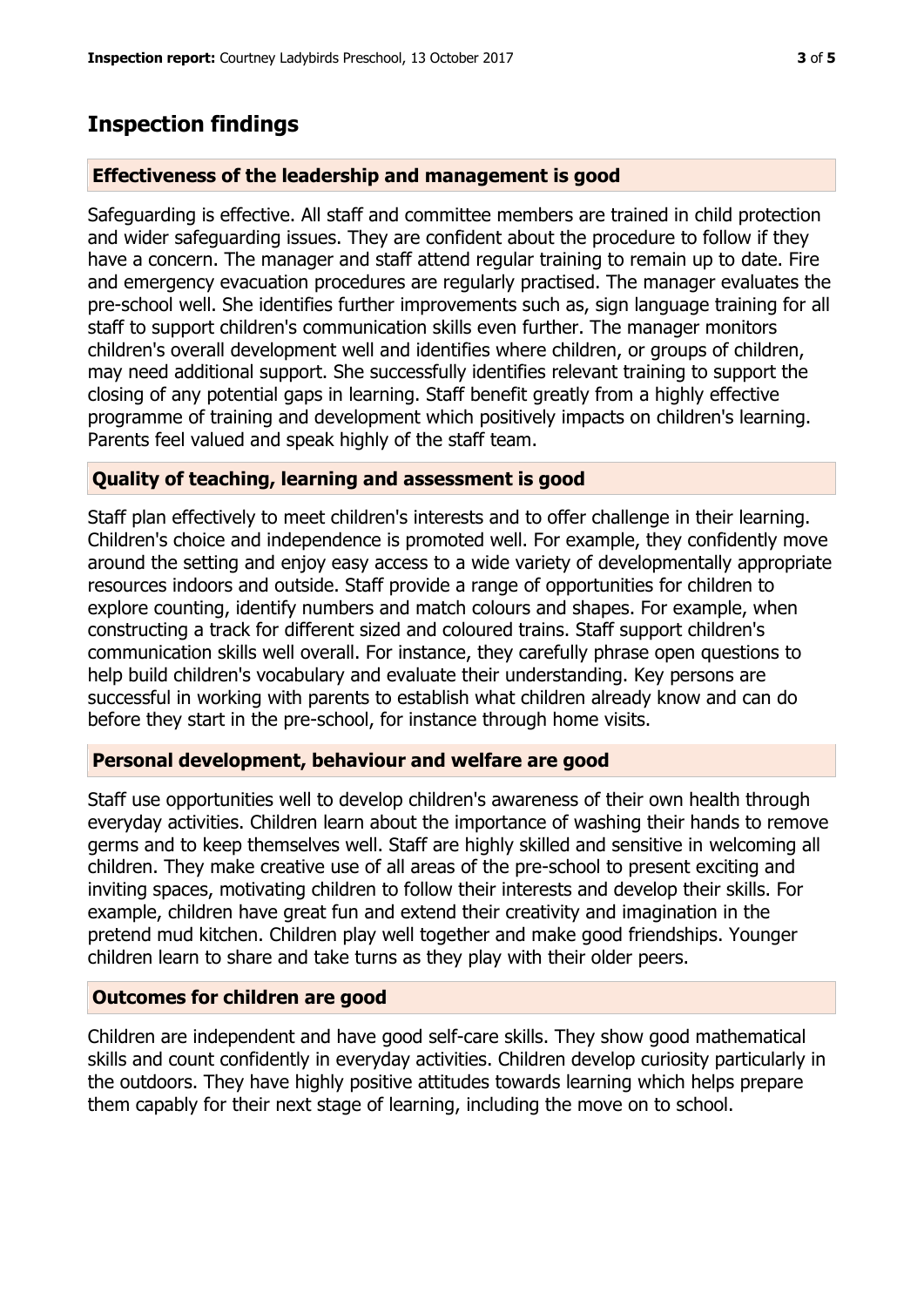## **Setting details**

| Unique reference number                             | EY276881                                           |  |
|-----------------------------------------------------|----------------------------------------------------|--|
| <b>Local authority</b>                              | South Gloucestershire                              |  |
| <b>Inspection number</b>                            | 1082673                                            |  |
| <b>Type of provision</b>                            | Full-time provision                                |  |
| Day care type                                       | Childcare - Non-Domestic                           |  |
| <b>Registers</b>                                    | Early Years Register, Voluntary Childcare Register |  |
| <b>Age range of children</b>                        | $2 - 4$                                            |  |
| <b>Total number of places</b>                       | 28                                                 |  |
| <b>Number of children on roll</b>                   | 53                                                 |  |
| Name of registered person                           | Courtney Ladybirds Preschool Committee             |  |
| <b>Registered person unique</b><br>reference number | RP910423                                           |  |
| Date of previous inspection                         | 5 January 2017                                     |  |
| <b>Telephone number</b>                             | 01179353022                                        |  |

Courtney Ladybirds Preschool in Bristol registered in 2004. Care is provided Monday to Friday during term time only, from 8.30am until 3pm. It provides funded early education for children aged two, three and four years. The pre-school employs eight members of staff. Six members of staff hold appropriate early years qualifications ranging from level 3 to level 5.

This inspection was carried out by Ofsted under sections 49 and 50 of the Childcare Act 2006 on the quality and standards of provision that is registered on the Early Years Register. The registered person must ensure that this provision complies with the statutory framework for children's learning, development and care, known as the early years foundation stage.

Any complaints about the inspection or the report should be made following the procedures set out in the guidance 'Complaints procedure: raising concerns and making complaints about Ofsted', which is available from Ofsted's website: www.gov.uk/government/organisations/ofsted. If you would like Ofsted to send you a copy of the guidance, please telephone 0300 123 4234, or email enquiries@ofsted.gov.uk.